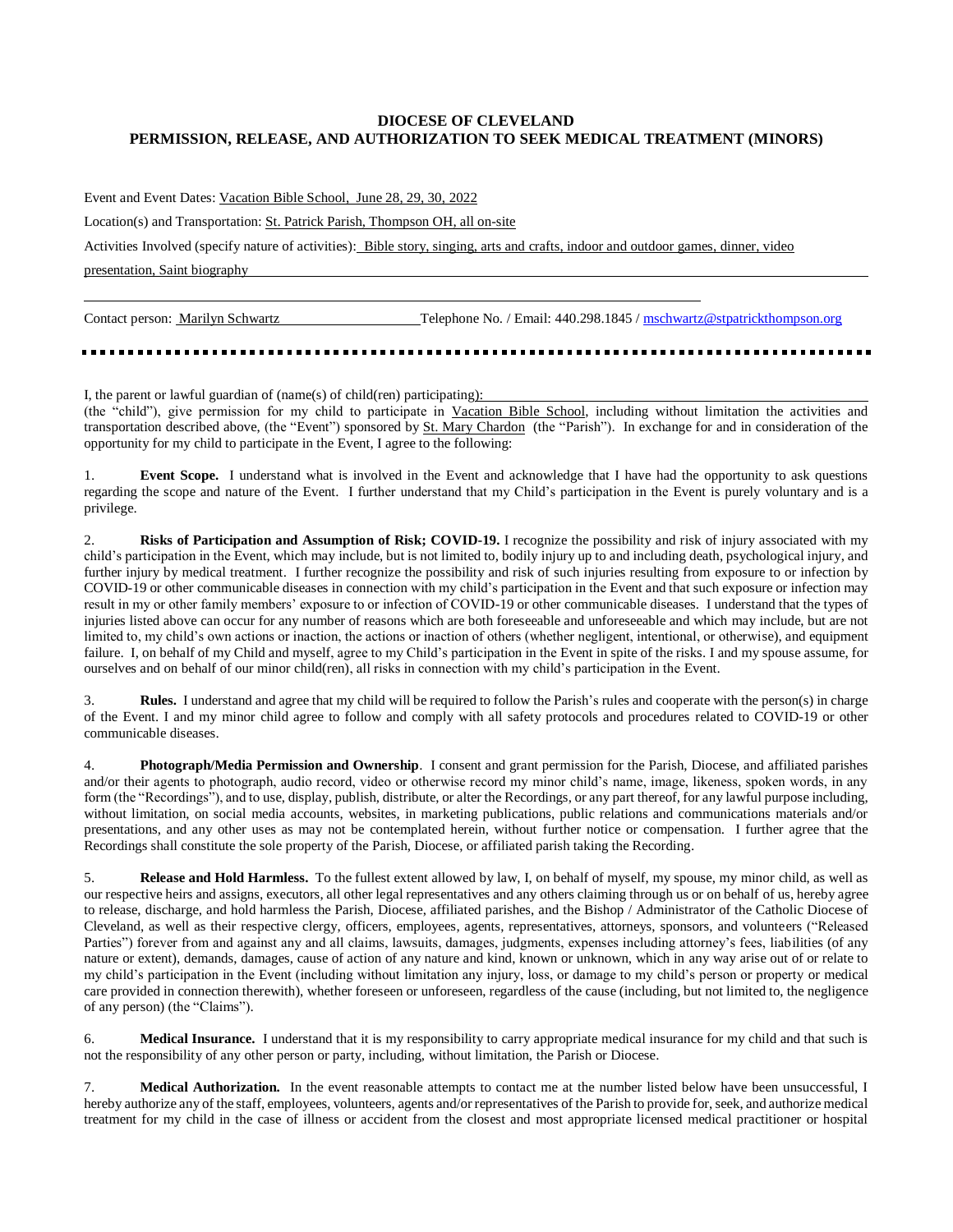available. I understand that this authorization does not cover major surgery unless the medical opinions of two licensed physicians/dentists concurring in the necessity for such surgery are obtained for the performance of such surgery.

## 8. Permission for Virtual Sessions. Not applicable for VBS 2022.

Miscellaneous. To the fullest extent allowed by applicable law, the Agreement shall be binding upon and inure to the benefit of 9. the parties and their respective heirs, administrators, personal representatives, executors, successors and assigns. I, on my behalf and on behalf of my minor child, have the authority to release the Claims. This Agreement constitutes the entire agreement between the parties and supersedes any and all prior oral or written agreements or understandings between the parties concerning the subject matters of this Agreement. This Agreement may not be altered, amended or modified, except by a written document signed by both parties. The Released Parties, to the extent they are not parties to this agreement, are intended to be third party beneficiaries. This acknowledgement and release is intended to be as broad and inclusive as permitted by the law of the State of Ohio, and if any portion hereof is declared invalid, it is agreed that the balance shall, notwithstanding, continue in full legal force and effect. This acknowledgement and release shall be construed in accordance with the laws of the State of Ohio, except for the choice of law provisions thereof.

## I have carefully read and understand and accept the terms and conditions stated herein and I have signed this agreement of my own free will.

|                                                                                                                                                                                                                                | Medical Insurance Co. New York 1999 and 2009 and 2009 and 2009 and 2009 and 2009 and 2009 and 2009 and 2009 and 2009 and 2009 and 2009 and 2009 and 2009 and 2009 and 2009 and 2009 and 2009 and 2009 and 2009 and 2009 and 20 |  |  |  |
|--------------------------------------------------------------------------------------------------------------------------------------------------------------------------------------------------------------------------------|--------------------------------------------------------------------------------------------------------------------------------------------------------------------------------------------------------------------------------|--|--|--|
|                                                                                                                                                                                                                                |                                                                                                                                                                                                                                |  |  |  |
|                                                                                                                                                                                                                                |                                                                                                                                                                                                                                |  |  |  |
|                                                                                                                                                                                                                                | Family Doctor <u>Communication Communication</u> Phone No.                                                                                                                                                                     |  |  |  |
| Please complete one section for each child attending VBS.                                                                                                                                                                      | Medical Information — Completed by Parent or Guardian — Please Print                                                                                                                                                           |  |  |  |
|                                                                                                                                                                                                                                |                                                                                                                                                                                                                                |  |  |  |
|                                                                                                                                                                                                                                |                                                                                                                                                                                                                                |  |  |  |
|                                                                                                                                                                                                                                |                                                                                                                                                                                                                                |  |  |  |
| Chronic Conditions (e.g. epilepsy, diabetes) Lawrence and the conditions of the conditions of the conditions of the conditions of the conditions of the conditions of the conditions of the conditions of the conditions of th |                                                                                                                                                                                                                                |  |  |  |
|                                                                                                                                                                                                                                |                                                                                                                                                                                                                                |  |  |  |